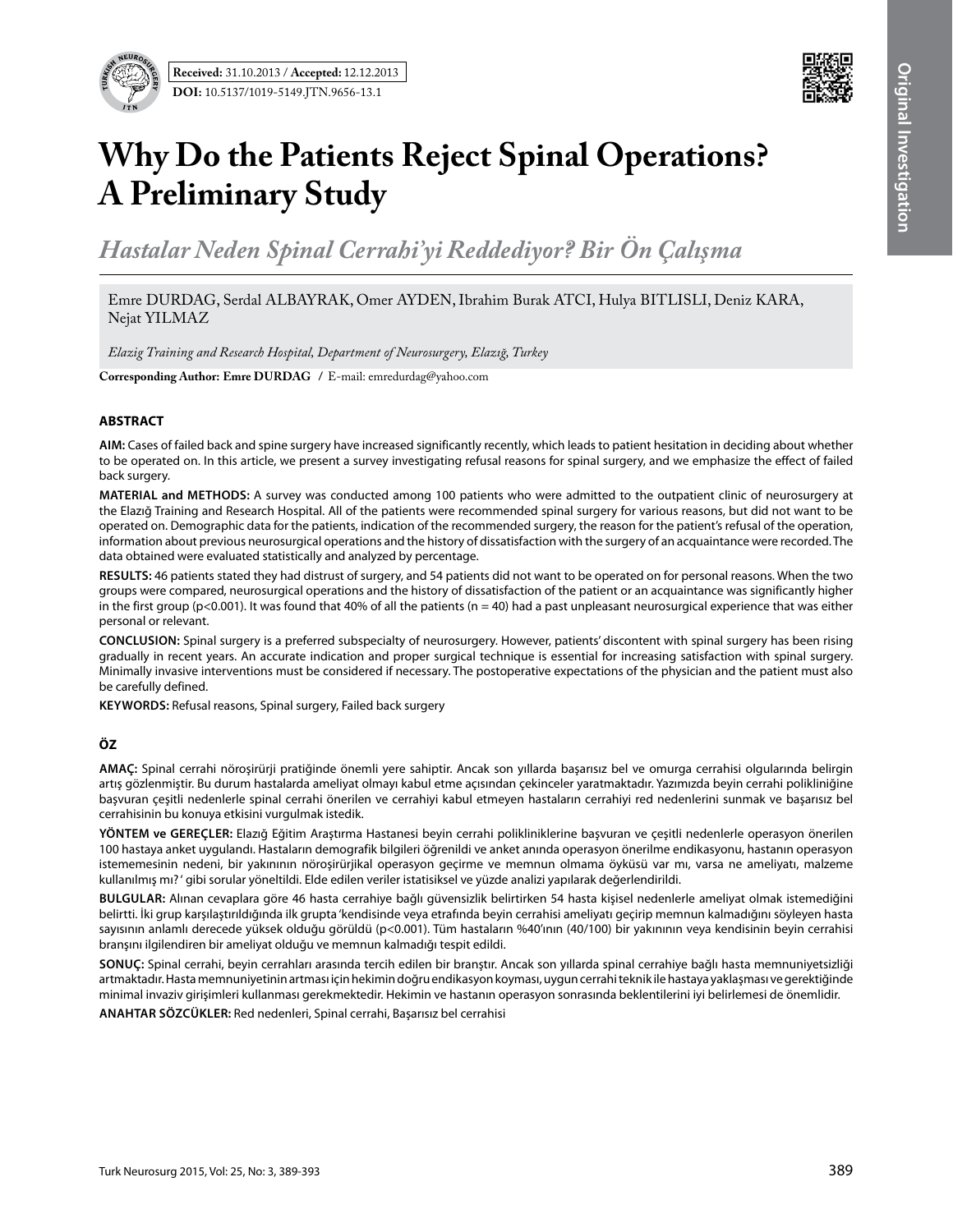## **Introduction**

An increase in the knowledge of human anatomy and the development of surgical techniques and devices have led to an increase in the variety of surgical interventions over the last century. Neurosurgical practice has also developed extensively. Definition of the first spinal instrumentation techniques took place in the early 20th century (11). However, the contemporary application of spinal surgery, which is an important part of neurosurgical practice, started in the late 1970s when Gazi Yaşargil used the operation microscope for lumbar discectomy for the first time (8). Subsequently, knowledge of spinal surgery was added to neurosurgical practice and the control of neurosurgeons on the spine increased thereafter. Consequently, spinal surgery has become a considerable part of the practice of many neurosurgeons nowadays.

As spinal surgery has improved and become more pervasive, complications have also increased and failures have been identified. For instance, in a retrospective study carried out in Washington between 1990 and 1993, an 11-year follow up of 24.882 operated patients revealed that the proportion requiring recurrent surgery was 19% (8). The presence of some patients requiring recurrent surgery and the persistence of some complaints after lumbar surgery that became the main interest of spinal surgery have led to the description of failed back surgery syndrome (6).

The evolution of spinal surgery in Turkey is also concurrent with the advancement of universal medicine. As surgical procedures have improved and became more widespread, failed back and vertebra surgery has significantly increased especially since the 2000s. This condition has led patients to hesitate to accept surgery when it is recommended. In this article we present a survey of 100 patients for whom spinal surgery was recommended, but who rejected surgery. The survey was carried out at the Department of Neurosurgery at the Elazığ Training and Research Hospital, a district hospital performing spinal surgery. Because there is a lack of literature on this aspect, we would like to emphasize the importance of our study in demonstrating the secondary effects of failed back surgery on society and the family.

## **MATERIAL and MethodS**

A survey was conducted on 100 patients who applied to the outpatient clinic in neurosurgery of the Elazığ Training and Research Hospital between September and December 2012. They were patients for whom spinal operations were recommended for several reasons, and who had not accepted surgery. The following were assessed: age, gender, education status, occupation, place of residence, number and age of children, history of neurosurgical operations, indication of recommendation of surgery at the time of survey, reason for patient's refusal of the operation, and the history of an acquaintance with dissatisfaction with spinal surgery, the type of operation and the type of surgical materials, if implanted. The obtained data were evaluated statistically and

by percentage analyses. The chi-square test, variance analysis, and the Kruskal–Wallis test were used for statistical analysis.

## **Results**

The surgical procedures recommended for the 100 patients were as follows. Lumbar microdiscectomy for lumbar disc hernia was recommended for 58 patients, and for recurrent lumbar disc hernia for 12 patients. Cervical microdiscectomy for cervical disc hernia was recommended for 8 patients, and lumbar laminectomy for lumbar narrow canal for 6 patients. A total of 16 patients were recommended lumbar instrumentation; the reasons were grade two listhesis in 4 patients, grade one listhesis in 6 patients, and lumbar instrumentation revision in 6 patients (Table I).

Reasons for rejection of the operation were divided into two main groups (Table II):

- 1. Distrust of surgery
	- General dissatisfaction with surgical outcome ( $n = 12$ )
	- Personal dissatisfaction with surgical outcome ( $n = 12$ )
	- Personal dissatisfaction with surgical outcome and work overload ( $n = 2$ )
	- Fear of postoperative disability ( $n = 20$ )

2. Individual problems:

- Existence of a systemic disease ( $n = 6$ )
- Lack of support for post-operative care  $(n = 14)$
- Lack of support for childcare during post-op rehab  $(n = 14)$
- Work overload ( $n = 18$ )
- Lack of support for childcare during post-op rehab and work overload  $(n = 2)$

Of the first group of patients (distrust of surgery), 78.3% also had acquaintances who were dissatisfied due to previous neurosurgical operations, while the equivalent proportion of the second group (refused operations due to individual problems) was 7.4%. The difference was statistically significant  $(p < 0.001)$ .

Sixty-six percent (n = 36) of the first group and 50% (n = 2) of the second group had acquaintances who had undergone lumbar instrumentation. The difference between the two values was not significant ( $p = 0.602$ ). It was also identified that 40% ( $n = 40$ ) of all patients had either had a previous neurosurgical operations and were dissatisfied or had acquaintances who were in this position.

Of the 20 patients who were afraid of being disabled, 14 patients (70%) had an acquaintance with history of neurosurgical operations who were dissatisfied, of whom 10 (70%) had lumbar instrumentation and 4 (28%) had been operated on because of lumbar disc hernia.

When we evaluated the results of those who rejected surgery, we found the following: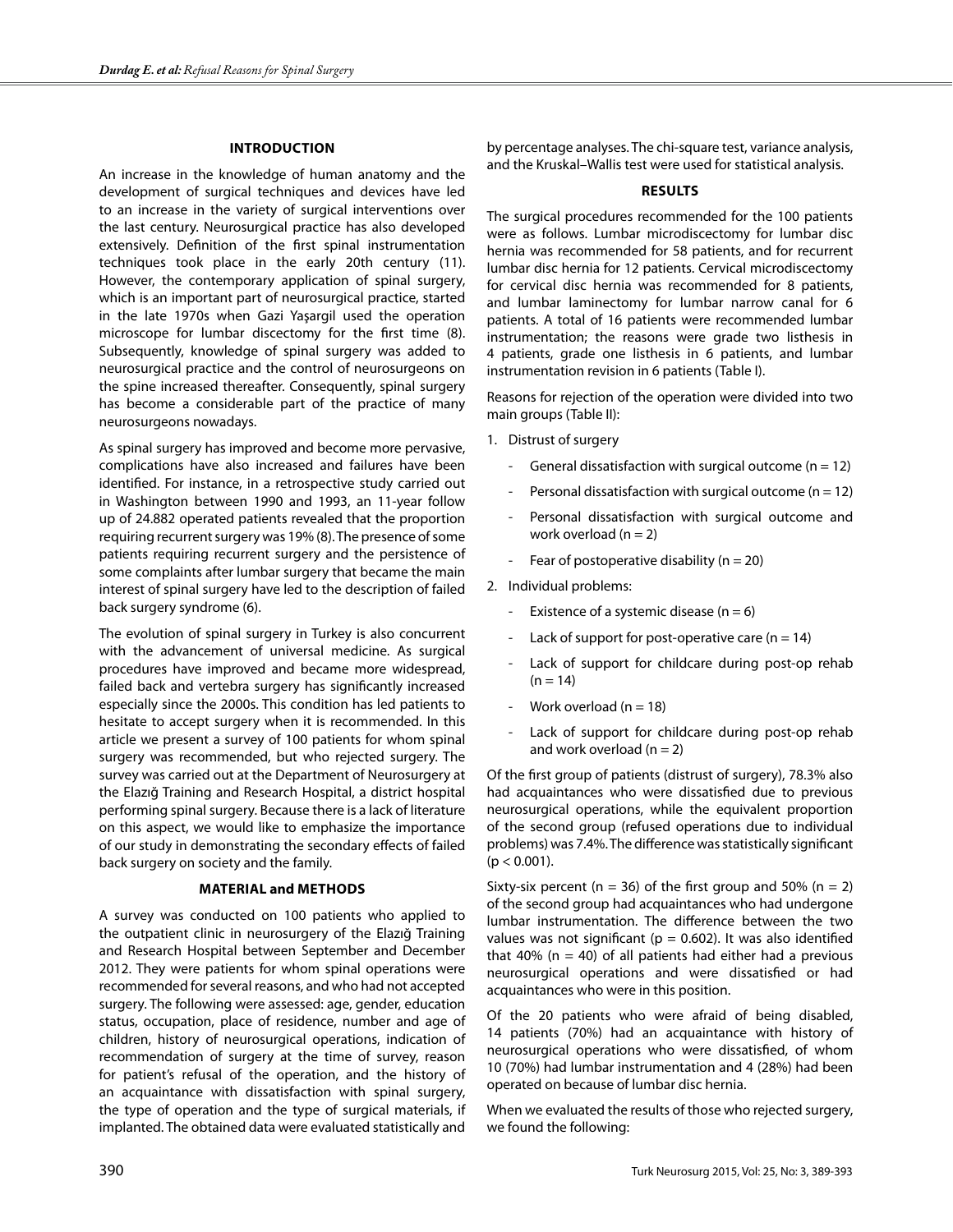# **Table I:** Indications of Operations

| <b>Operation indications</b>     | No. of patients | <b>Planned operation</b>           |
|----------------------------------|-----------------|------------------------------------|
| Lumbar disc herniation           | 58              | Lumbar microdiscectomy             |
| Recurrent lumbar disc herniation | 12              | Lumbar microdiscectomy             |
| Cervical disc herniation         | 8               | Cervical microdiscectomy           |
| Lumbar Stenosis                  | 6               | Lumbar laminectomy                 |
| Grade 1 spondylolisthesis        | 6               | Lumbar instrumentation             |
| Grade 2 spondylolisthesis        | 4               | Lumbar instrumentation             |
| Revision of instrumentation      | 6               | Revision of lumbar instrumentation |

## **Table II:** Answers from Survey

|                     | Patient is afraid of being<br>disabled                                                                                                          | $n = 20$                                    |                                                                                                       | Spondylolisthesis                           | $n = 24$             |
|---------------------|-------------------------------------------------------------------------------------------------------------------------------------------------|---------------------------------------------|-------------------------------------------------------------------------------------------------------|---------------------------------------------|----------------------|
| Surgical            | Patient was operated on before<br>and is dissatisfied                                                                                           | $n = 12$                                    | Dissatisfied<br>acquaintance after<br>neurosurgical                                                   | Lumbar disc herniation                      | $n = 10$             |
| reasons             | Other operated patients are<br>not satisfied                                                                                                    | $n = 12$                                    | operation and<br>the cause of the                                                                     | Intracranial mass lesion                    | $n = 2$              |
|                     | Patient is busy and was<br>operated on before and was<br>dissatisfied                                                                           | $n = 2$                                     | operation                                                                                             |                                             |                      |
|                     |                                                                                                                                                 | $n = 46/100$<br>(46%)                       |                                                                                                       |                                             | $n = 36/47$<br>(78%) |
| Personal<br>reasons | Patient is very busy<br>No one to care for the patient<br>Patient has to care for child<br>Patient is very busy and has to<br>care for children | $n = 18$<br>$n = 14$<br>$n = 14$<br>$n = 2$ | Dissatisfied<br>acquaintance after<br>neurosurgical<br>operation and<br>the cause of the<br>operation | Spondylolisthesis<br>Lumbar disc herniation | $n = 2$<br>$n = 2$   |
|                     | Systemic problem                                                                                                                                | $n = 6$                                     |                                                                                                       |                                             |                      |
| Total               |                                                                                                                                                 | $n = 54(54%)$                               |                                                                                                       |                                             | $n = 4/54(7%)$       |

- 1. The majority of the 22 patients who had rejected surgery because of work overload were identified as coming from the countryside (63%,  $n = 14$ ); they were mostly working (45%, n = 10), aged between 40–60 years (81%, n = 18), and with a low level of education (81%,  $n = 18$ ; 2 were not literate, 8 were literate, 4 were primary school graduates, 4 were secondary school graduates). The mean number of children belonging to parents in this group was 3.4, with a mean age of 21.
- 2. Of the 16 patients who rejected operations due to their children, 12 (75%) were 20–40 years old. The mean age of the children was 5 years (0–9) and the mean number of children was 2.625.
- 3. Of the 14 patients who rejected the operation because of lack of support for post-operative care, 12 (85.7%) were in the 40–60 age range. The mean number of their children was 3.2, with a mean age of 25 (Table III).

When the three groups were compared, the age of the patients in the second group and their children were younger than the other groups (p < 0.001). The differences between the numbers of children in the three groups were not statistically significant.

# **Discussion**

Failed back surgery syndrome can be defined as dissatisfaction due to the unfulfilled preoperative expectations of the patient or the surgeon as a consequence of persistent or recurrent continuation of pain after one or several surgical interventions (9). Failed back surgery occurs in 10% to 40% of cases after lumbar surgery (3,6,9). When the 80,000 newly diagnosed patients every year are considered, the importance of the loss of working time due to this condition, as well as the personal and familial psychosocial problems associated with it, can be well understood (3,6).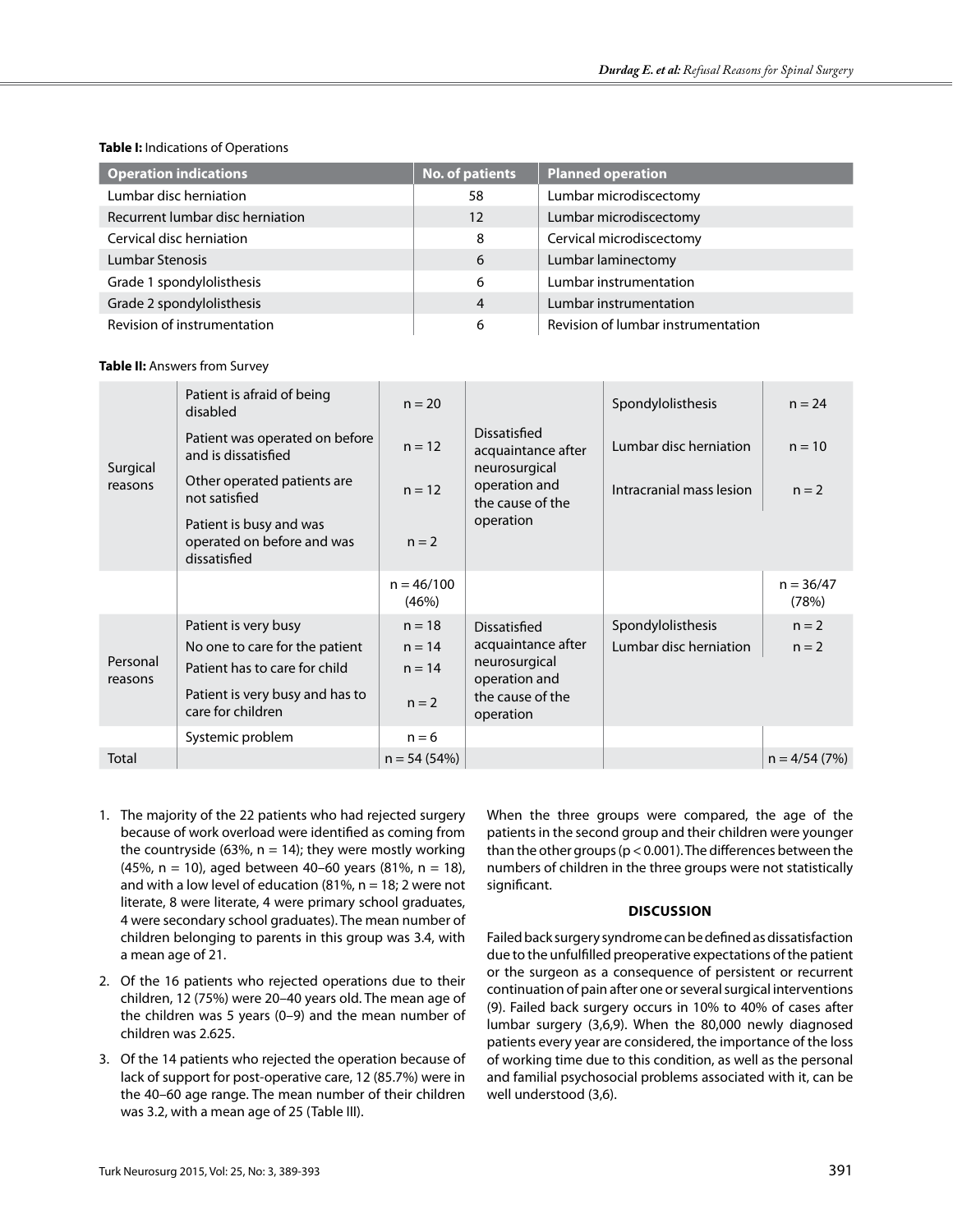| Table III: Demographic Data |                                                               |                          |                |           |                   |                |                      |    |              |                         |
|-----------------------------|---------------------------------------------------------------|--------------------------|----------------|-----------|-------------------|----------------|----------------------|----|--------------|-------------------------|
|                             | <b>Answers</b>                                                | Age                      |                | Gender    | <b>Education</b>  |                | Occupation           |    | <b>Abode</b> | Mean no. of<br>children |
| Individual                  | a. I have a systemic problem                                  | $\overline{\phantom{0}}$ | $\circ$        | 18 male   | None              | $\overline{a}$ | None                 | 4  | 32 city      | $3.07$<br>$(0-8)$       |
| problems                    | b. There is no one to look after me if I                      |                          |                |           | Literate          | $\sim$         | Farmer               | 4  |              |                         |
|                             | c. I have children, I cannot look after<br>have an operation  | $20 - 40$                | $\overline{4}$ |           | Primary<br>School | $\frac{8}{1}$  | Worker               | 2  |              |                         |
|                             | them if I have an operation                                   |                          |                |           |                   |                |                      |    |              |                         |
|                             | e. I cannot look after my children, also<br>d. I am very busy | 40-60                    | 32             | 36 female | Secondary         |                | Civil servant        | 4  | 22 country   |                         |
|                             | am very busy                                                  | 60-80                    | $\infty$       |           | School<br>High    |                | Housewife            | δS |              |                         |
|                             |                                                               |                          |                |           | Jniversity        |                |                      |    |              |                         |
| Distrust in                 | a. The operated patients are not satisfied                    | 520                      |                | 8 male    | None              |                | None                 |    | 34 city      | $1.83$<br>(0-4)         |
| surgery                     | b. I had a neurosurgical operation before                     |                          |                |           | Literate          |                | Farmer               |    |              |                         |
|                             | c. I am very busy and I had a<br>and I was not satisfied      | 20-40                    | $\frac{8}{1}$  |           | Primary           |                | Worker               | 4  |              |                         |
|                             | and<br>neurosurgical operation before                         | 40-60                    | 22             | 36 female | Secondary         | $^{\circ}$     | <b>Jivil</b> servant | O  | 12 country   |                         |
|                             | was not satisfied                                             |                          |                |           | High              |                | Housewife            | 30 |              |                         |
|                             | d. I am afraid of being disabled                              | 60-80                    | 4              |           | university        | O              |                      |    |              |                         |

In the etiology of failed back surgery, misdiagnosis, inadequate or incorrect surgery, infection, and instability are the leading factors (7). The treatment of this clinical situation, which is exhausting for both the patient and the physician, may necessitate recurrent surgery. It has been stated that instrumentation and fusion may be needed in order to decrease the number of recurrent surgeries, especially for the cases where inadequate decompression is applied and for those with severe degenerative spondylopathy (5,6).

The situation of patients with failed back surgery syndrome and physicians' fears of a potential failure have led spinal surgeons in the direction of fusion surgery. Consequently, an evolution of decompression surgery towards fusion surgery has started. According to one study, the rate of fusion application has increased 220% from the 1990 to 2001 (6). Reviews show that fusion surgery provides easier pain control than in the preoperative period and increases the quality of life, especially for patients who have lumbar listhesis or degenerative disk hernia with chronic back pain (2,4,5). Another study has stated that patients who have those cases with instrumented fusion felt significantly less pain when compared to the preoperative period and they were healthier physically and mentally, although they still complained of pain (1).

When the results of our survey are considered, there are two main reasons for the patients to refuse the operation. For the first group, the reasons are related to surgery: the patient is affected by his or her own experience or by what he or she has heard from other people, as well as by the fear of being disabled. In the second group, the patient does not accept surgery for reasons such as work overload, children, or lack of a person to care for him or her postoperatively. In accordance with this classification, it was identified that in the first group the rate of previous neurosurgery and the history of the dissatisfaction of the patient or an acquaintance was about 78%. This ratio was significantly higher than for the other group. When the total number of patients is considered, it is observed that 40% of patients (themselves or acquaintances) had a history of a neurosurgical operation and dissatisfaction with it. The previous operations consisted of lumbar instrumentation 52% ( $n = 26$ ), microdiscectomy 24% ( $n = 12$ ), and intracranial mass excision 4% ( $n = 2$ ). Seventy percent of the patients who had themselves had a neurosurgical operation previously or had acquaintances who had such an operation were afraid of being disabled, and lumbar instrumentation was the most used preventive surgery. Sixty-six percent ( $n = 36$ ) of the patients who refused operations for surgical reasons had acquaintances with lumbar instrumentation, and this rate was 50% ( $n = 2$ ) in the group of patients who had rejected the operation for individual reasons. However, the difference between the rates was not statistically significant ( $p = 0.602$ ).

When the data relating to the patients who refused the operation for personal reasons are evaluated, the group of patients who did not want to be operated on due to having small children were younger and had younger children when